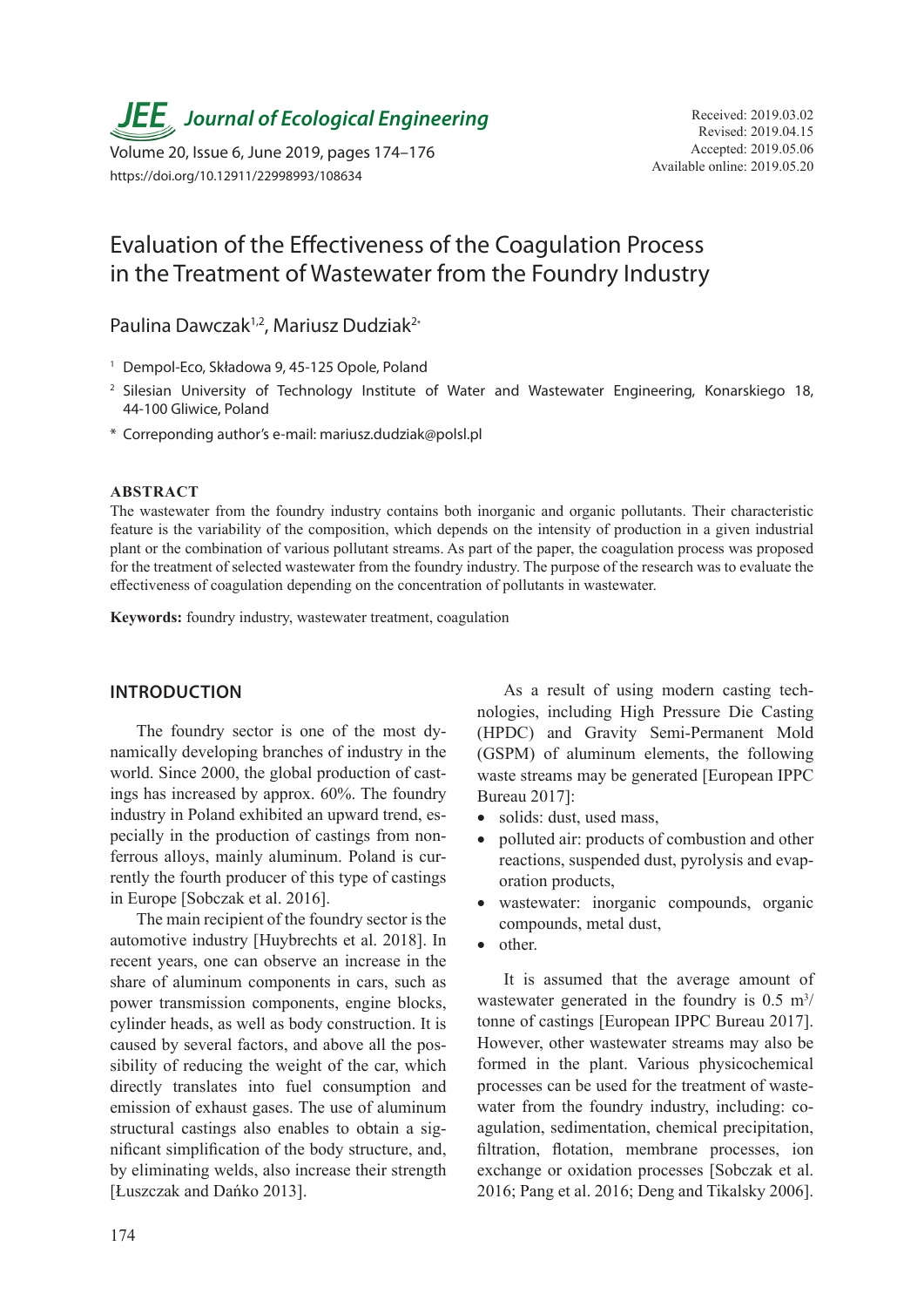As part of the paper, for the treatment of selected wastewater from the foundry industry, the coagulation process was proposed. The purpose of the research was to evaluate the effectiveness of coagulation depending on the concentration of pollutants in wastewater.

# **MATERIALS AND METHODS**

#### **Wastewater characteristics**

The research was carried out with the use of post-production wastewater collected in an industrial plant casting various aluminum components. The wastewater contained overheated hydraulic fluids, coolants and lubricants of foundry molds. They were collected after preliminary treatment in the process of flotation and sedimentation. The physicochemical characteristics of the wastewater are presented in Table 1. The wastewater was collected between September and November 2017.

The wastewater samples were characterized by a total suspended solids concentration of 220 to  $410 \text{ mg/L}$  and  $BOD_5$  and COD of  $1400$ -1700 mgO<sub>2</sub>/L and 6770-7055 mgO<sub>2</sub>/L, respectively. However, the concentration of non-ionic surfactants (NS) ranged from 195 to 280 mg/L. Heavy metals and anions were also marked in the wastewater, but their concentrations were below the maximum allowable concentration determined when introducing the wastewater into the wastewater system of the local water company. The determined average ratio of COD to  $BOD_5$  over 2.5 indicates a high content of non-biodegradable substances in the tested wastewater.

**Table 1.** The physicochemical characteristics of the wastewater

| Parameter                                        | Unit                | Value       |
|--------------------------------------------------|---------------------|-------------|
| pH                                               |                     | $5,2-5,6$   |
| Total suspended solids (TSS)                     | mg/L                | 220-410     |
| Biochemical oxygen demand<br>(BOD <sub>c</sub> ) | mgO <sub>2</sub> /L | 1400-1700   |
| Chemical oxygen demand (COD)                     | mgO <sub>2</sub> /L | 6770-7055   |
| Non-ionic surfactants (NS)                       | mg/L                | 195-280     |
| Copper (Cu)                                      | mg/L                | $0,05-0,23$ |
| Zinc(Zn)                                         | mg/L                | $0,80-1,10$ |
| Nickel (Ni)                                      | mg/L                | < 0.1       |
| Chlorides (Cl <sup>-</sup> )                     | mg/L                | 40-90       |
| Sulfate $(SO42)$                                 | mg/L                | 35-64       |

Within the scope of the research, the treatment of the wastewater in question was also considered in the case of an additional stream of pollutants which is also generated in this industrial plant. It consisted of used baths from the sealing of aluminum castings, which had a COD value of approx.  $100000$  mgO<sub>2</sub>/L.

A laboratory CyberScan pH meter 1500 produced by Eutech Instruments was used to measure the pH of wastewater. The total suspension was determined with the weight method using MA 110.X2.A moisture balance (Radwag company).  $\text{BOD}_5$  was measured with a monometric method using OxiTop® (WTW) bottles. COD and NS were determined by spectrophotometry using a Spectroquant® Prove 300 spectrophotometer (Merck). The heavy metal concentration determinations were carried out using the method of flame atomic absorption spectrometry (FAAS) or atomic absorption spectrometry with electrothermal atomization (ET AAS) using contrAA® 700 from Analytik Jena AG. On the other hand, in the determination of anions, the ion chromatography method (DionexTM ICS-1100 from Thermo ScientificTM) was used.

#### **Coagulation of wastewater**

The wastewater without and with the addition of used baths from the aluminum castings sealing department in the amount of 15 mL/L, 30 mL/L and 55 mL/L was coagulated.

Highly alkaline pre-hydrolyzed Flokor® 1.2A coagulant by Dempol-Eco was used for the wastewater coagulation process at a dose of 200 to 400 mg/L. The wastewater coagulation process was carried out in a Velp Scientifica flocculator according to the modified "Jar-Test" procedure including fast mixing (100 rpm) for 1 min, slow stirring (40 rpm) for 5 min and sedimentation in 60 min. The optimal dose of coagulant was selected as part of the study. The coagulation process was aided with Praestol 2515 polyelectrolyte from Solenis (0.1% solution) at a constant dose of 4 mg/L. The pH of the wastewater was adjusted to pH 6.0-7.5 using 30% NaOH solution.

# **RESULTS AND DISCUSSION**

The optimal dose of coagulant chosen for wastewater without the addition of used baths was 300 mg/L. This dose enabled to obtain colourless